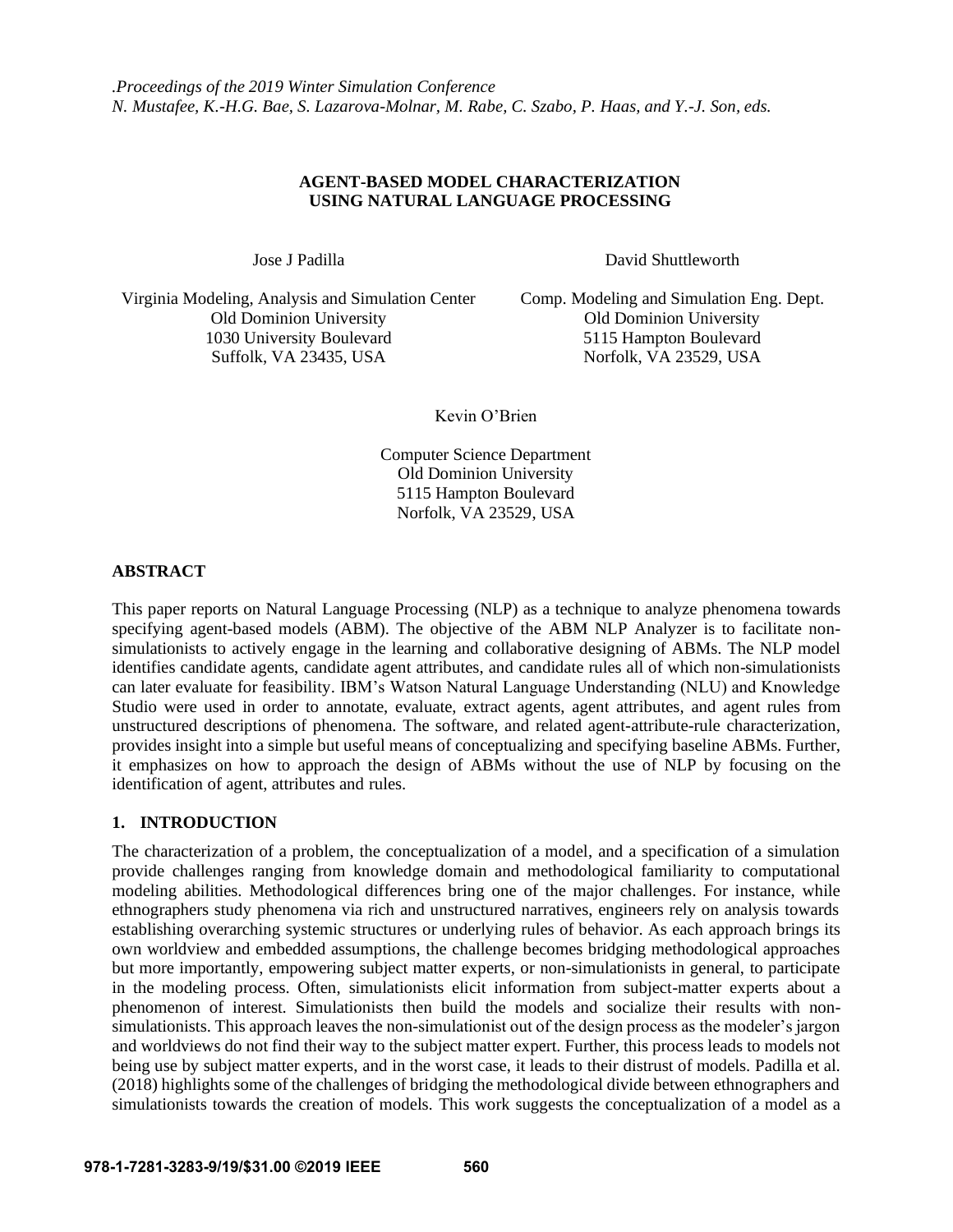starting point to arrive to a methodological consensus to understand and characterize the phenomenon of interest. However, conceptualization may start from unstructured narratives from which variables and rules must be identified.

Describing some phenomenon using natural language creates the opportunity for ambiguity and misinterpretations. Furthermore, each person observes the world in a unique way and applies their own biases to the problem conceptualization. These multiple perspectives with the added colorfulness of expressiveness introduce opportunities for misunderstanding among multiple stakeholder views. Yet, according to Tolk et al. (2013), expressions of a conceptualization may be a collection of sentences representing the modelers view of reality and/or the observed problem situation. This suggests the need to arrive to a collection of sentences that can be disambiguated to later be "translated" to a model, in this case to an agent-based model (ABM).

Unlike discrete-event simulation or system dynamics, where we can rely on simple diagrams capturing a sequence of steps or causal loops respectively, ABM conceptualization relies on *ad hoc* approaches that vary per modeler. Furthermore, the conceptual model of an agent-based models tend to be closely associated to implementation, such as the Unified Modeling Language (UML) or Systems Modeling Language (SysML), an extension of UML. Other efforts such as the development of the Overview, Design concepts and Details (ODD) specifications are not used for conceptualization but for capturing the implementation specification (simulation blueprints). The lack of an agreed to approach for agent conceptual modeling coupled with the specialized approaches that do exist are entry barriers into developing simulations.

Moreover, in some instances, ABM specifications are created after the model has been developed bypassing a conceptualization process. As such, recognizing the ABM conceptualization process is a challenge not only generates awareness towards developing new approaches that bridge communities but also facilitate the teaching and learning to the non-simulationists community in general. The proposed approach on this paper focuses on facilitating the specification of a model from a description of a phenomenon described in an unstructured narrative to familiarize non-simulationists with ABM design elements, mainly agents, agent attributes and rules.

The paper is organized thusly: Section 2 presents an overview on the subject of agent specification, Section 3 presents natural language processing, Section 4 describes the ABM NLP Analyzer, and Section 5 provides a discussion and a way forward.

#### **2. ABM SPECIFICATION**

There have been several efforts to introduce approaches to modelling complex, adaptive systems with an intent to simulate the phenomenon as an ABM. The obvious are the modeling languages, such as UML and SysML. These modeling languages are more closely aligned with an implementation of a model, therefore is related to the simulation model specification as opposed to a conceptual model artifact.

As UML is well suited for object-oriented modeling and simulation design, it lends itself well to specifying in detail what the agents are and how they interact with each other and with the environment. There are other similar examples in the literature; Notably, the Journal of Artificial Societies and Social Simulation (JASSS) contains several examples of conceptual model development. Bersini (2012) advocates for an object-oriented approach relying on class, sequence, state, and activity diagrams, which is consistent with SysML artifacts. Bersini advocates separating behavioral modeling from the agent object model. More precisely, the behaviors are aggregated and associated to an agent via a composition relationship. This allows them to be introduced in state diagrams. It may not be immediately obvious, but there are triggers in both the state and activity diagrams. This is an important aspect of modeling agents as it begins to define rule sets. There is an immediate shortcoming: the ability to adapt or model sets of states, which are fundamental aspects of ABM and complex systems. This may be addressed as a series of state and activity diagrams, but this is a work-around solution at best.

More recently, Siebers and Onggo (2014) proposed using UML for a graphical representation for ABM. Their paper focused on state diagrams and some on use case diagrams, which Bersini did not address. The notion of history, or agent memory, in the state machine diagrams is briefly discussed, but the rationale for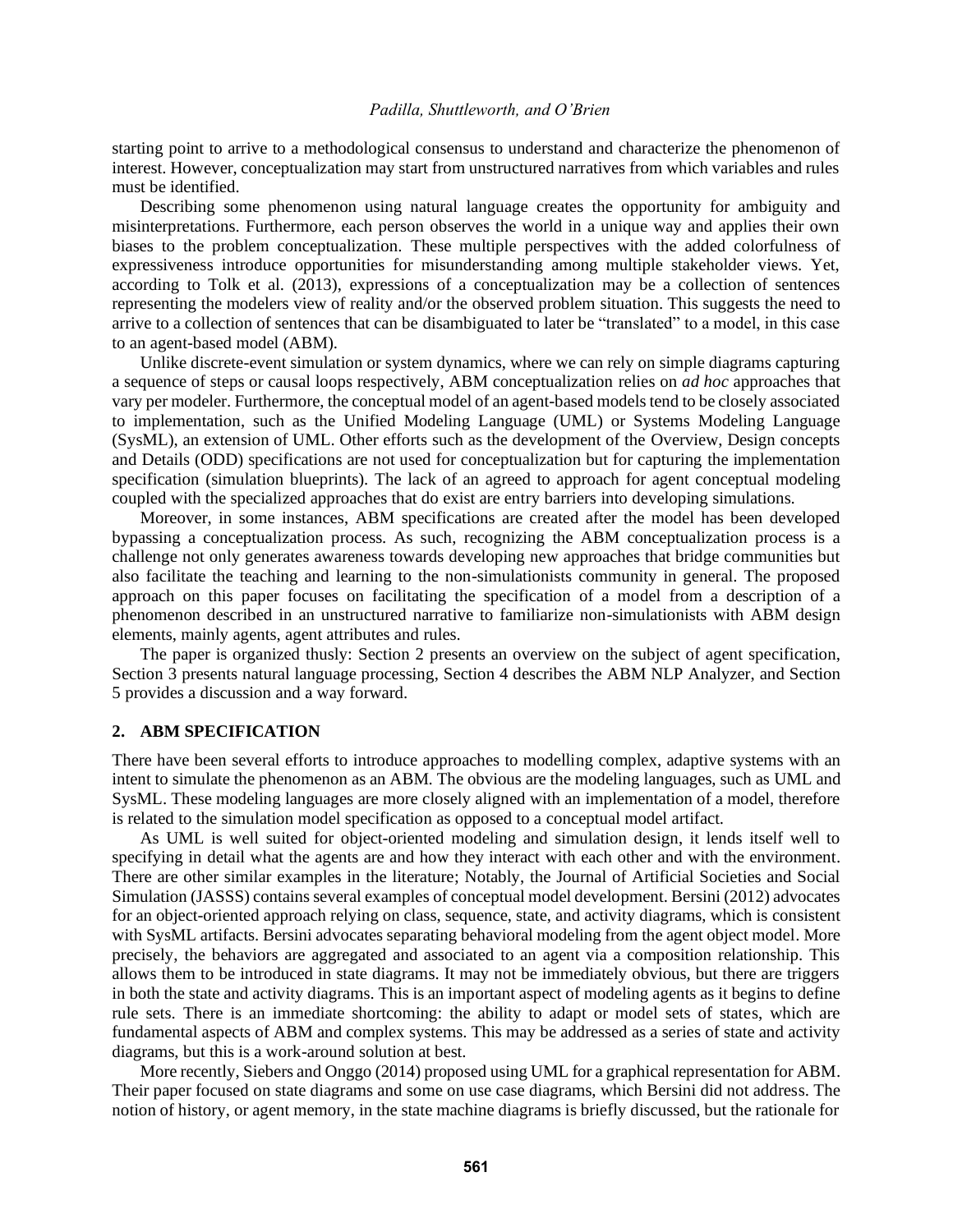including them is not thoroughly discussed. The history as well as the concept regarding model patterns introduces additional complexity to the model development process. These model patterns can indicate centralized, decentralized, or hierarchal designs.

Modelling Agent systems based on Institutional Analysis (MAIA) was developed as an extension of the Institutional Analysis and Development framework (IAD) as a framework for agent-based social simulation. MAIA has fives structures as described by Ghorbani, et al. (2013): collective, constitutional, physical, operational, and evaluative. The collective structure contains the agents, their attributes, and rules the agents follow based on criteria. The constitutional structure is the social context, and the physical structure is the physical characteristics of the system. The operational structure contains the system dynamics, and the evaluative structure consists of measures used in validation and evaluation. These structures may be represented, and associations described through a SysML package diagram containing classes representing the contents of each structure.

The ODD protocol was updated in 2010 (Grimm et al. 2010) to address a few aspects from the original format from 2006. The ODD was not designed for conceptualization, it was designed for capturing model descriptions. ODD was initially developed to support ABM of ecological systems, but has since been expanded to other domains within the social sciences (Grimm et al. 2017). Another extension, termed ODD-P includes provenance information, which includes how information was included in a model (Reinhardt et al. 2018). This information is useful in documenting the evolution of a model, therefore the knowledge of how assumptions were made or how models were reconciled is retained. The issue from a conceptualization point of view is that ODD is a process to document or catalog a model. While this is helpful in many aspects, it does not suggest a mechanism to conceptualize a problem or system.

Neither the modeling languages or the referenced processes support the elicitation of knowledge from the non-simulationist who should be able to describe a phenomenon in their own way, and they are more associated to an implementation, which requires a specialist well versed in agent-based modeling. A mechanism to reason over the description, which may be a narrative or even a series of text snippets resulting from a brainstorming session is needed so that the non-simulationist is an active member in the modeling process. Table 1 briefly lists the advantages and disadvantages of each. In summary, modeling languages when following the associated rigorous standards represent a steep learning curve, which is a barrier to the non-specialist. However, they are unambiguous, but are also closely associated to implementation and software development. The process frameworks such as ODD are easy to learn and overcome some of the entry barriers, but they are typically associated to specific domains such as ecology. The third technique, Natural Language, will be discussed in detail in the next section.

| Technique   | Example(s)       | Advantages            | Disadvantages                             |
|-------------|------------------|-----------------------|-------------------------------------------|
| Modeling    | <b>UML</b>       | Formal,               | Steep learning curve                      |
| Languages   | SysML            | Unambiguous           | Typically associated to implementation    |
|             | <b>BPMN</b>      |                       | and software development                  |
| Modeling    | ODD and variants | Easy to use and learn | Has to be tailored for individual domains |
| Frameworks, | <b>MAIA</b>      |                       |                                           |
| Protocols   |                  |                       |                                           |
| Natural     | Descriptive Text | Widely applicable,    | Informal                                  |
| Language    |                  | Flexible              | Ambiguous                                 |

Table 1: Comparison of modeling techniques.

### **3. NATURAL LANGUAGE PROCESSING (NLP)**

Prior to NLP, the equivalent concept of natural language understanding was introduced over 55 years ago as a way for providing a computational method to comprehend human language (Martinez 2010). By taking an empiricist approach, it is asserted that the structure of language can be learned through a general model and applying statistical methods to machine learning techniques given an observed set of language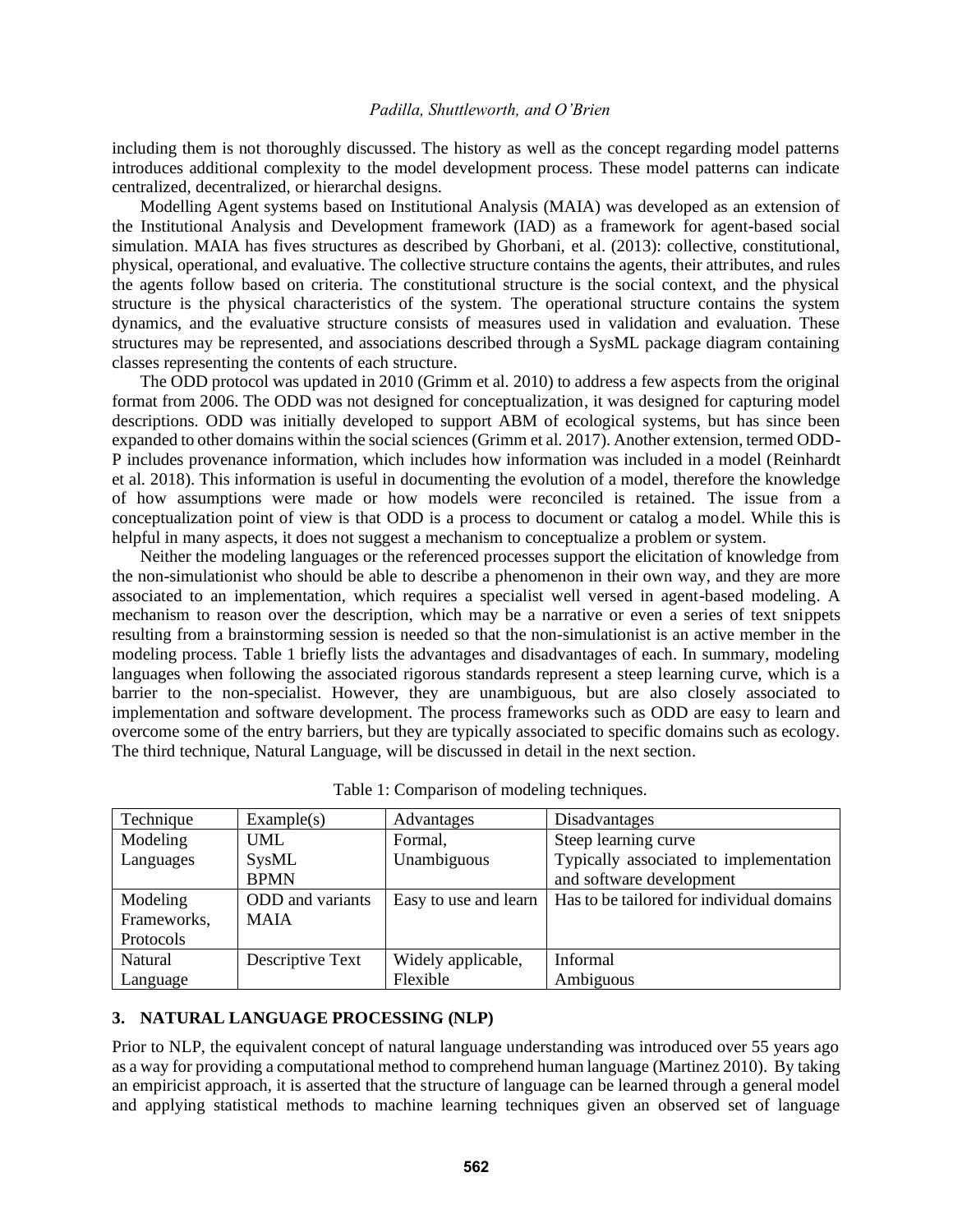examples. The alternative approach to NLP is a rationalist approach, where language cognition is not learned but encoded in one's genome. The statistical, or empiricist, approach postulates that there is some natural cognitive notion of language that is general purpose (Manning and Schutze 2010).

A quick review of some of the basic terms used in NLP is required before discussing specific techniques and tools. A corpus is a set of text-based documents, and a corpora is two or more sets of text documents. Syntax is the ruleset for creating a sentence, while semantics has to do with the meaning of a sentence. Semantics requires associating words and concepts and structuring words into phrases (Kapetanios et al. 2013). Context provides additional meaning beyond the structure of a sentence. Tokens are the subsets of sentences and words derived from a corpus. Stopwords need to be identified as they provide little semantic value, and these can be removed. Examples include *a*, *an*, *the*, etc.

NLP has several challenges. For example, polysemy refers to the notion that words have different meaning based on context, which illustrates the richness of natural language. Resolving the differences is an important aspect of NLP. Normalizing words, which includes lemmatization and stemming, is an operation where different forms of words are reduced to the root, or base, word. Another process called part-of-speech tagging is a process where words are tagged as nouns, verbs, adjectives, etc. A similar concept is Named Entities, where specific words or groups or words are tagged based on some features such as proper nouns, addresses, names, etc.

In the business and financial analysis fields, Costantino and others proposed the following process to extract information: morphology, parsing, semantics, and pragmatics (Constantino et al. 1997). A similar but extended information extraction approach was proposed nearly 20 years later by Grishman (2015). He proposed the following steps: named entity tagging, syntactic analysis, internal coreference resolution, semantic analysis, and external coreference analysis. The latter naming convention is more contemporary and introduces the notion of coreference, which is needed when a word is shortened, abbreviated, or substituted by a pronoun.

The concept of information extraction, which Cardie (1997) describes as a system that "summarizes the text with respect to a prespecified topic or domain of interest," relies on these processes. In this approach, and in the case where language is very structured and unembellished, semantic analysis may not be needed. However, as Grishman (2015) points out, other sources of information such as news feeds are free to be more expressive and articulate; therefore, semantic analysis is required.

There are many tools that support NLP, ranging from ones that directly interface with ontology editors such as Protégé (2015) and others built around programming languages such as Python. More relevant to this research is how NLP can be used to provide an ABM characterization through experts' elicitations. Given they describe the phenomenon in their own way and through their unique worldviews, the intent is to process that information in such a way it provides a characterization of a model, and in this case an ABM. The next section describes a tool and process that begins the endeavor of characterizing ABM through semiautomated processes.

## **4. ABM NLP ANALYZER**

The intent of NLP is to capture unstructured narratives of a phenomenon and generate an ABM specification that engages non-simulationists in ABM conceptualization. This is achieved by characterizing a domain in terms of agents, attributes and rules. We consider the agent-attribute-rule characterization basic but a necessary step to understand ABM conceptualization.

The analyzer was developed using IBM Natural Language Understanding (NLU) and Knowledge Studio (KS), both commercially available tools. Readers should be able to follow the paper and replicate this approach. Further, they should be able to apply it to specific domains where the analyzer should generate domain-accurate results.

IBM provides the NLU with built-in capabilities to take a document as an input and identify sentiment, emotion, keywords, entities, and concepts. The results are displayed for each category, and these insights can be used for analytical purposes. The Knowledge studio enables users to create NLP models with custom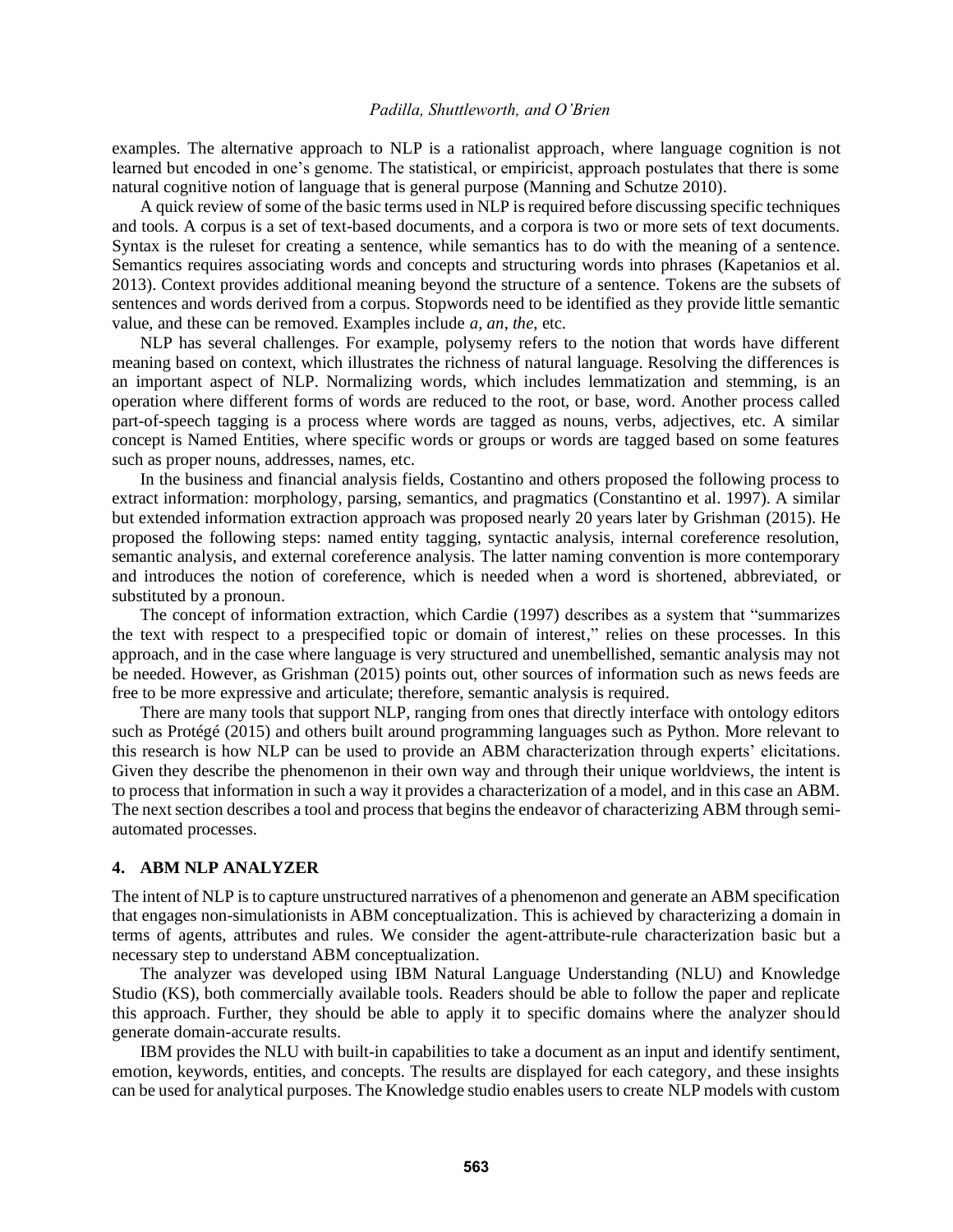entities as shown in Figure 1. KS builds a corpus by annotating documents with custom entities that the modeler desires the NLP to identify, which in this case are agent, agent attributes and agent rules.

| <b>Add Entity Type</b><br>Upload |           |
|----------------------------------|-----------|
| Entity Type Name $\phi$          | Roles     |
| Attribute                        | Attribute |
| Agent                            | Agent     |
|                                  |           |

Figure 1: Agent and attribute entities in IBM KS.

The ABM analyzer ingests an ABM description as input and returns candidate agents, agent attributes, and rules. This output provides an initial ABM specification assisting the user(s) in further developing their conceptual model(s). The process may also elicit additional insight into the model by visualizing the connections within the description.

The guidelines developed by Pustejovsky and Stubbs (1999) are used to create a corpus and develop annotations, which was performed by a single person. While this is a limitation within the current study, it was deemed sufficient given the annotation process was discussed with another member of the team over several iterations evaluating for input correctness and outcome accuracy. The corpus comes from papers reporting ABM implementations that capture a description of a phenomenon. Ten ABM descriptions from the Journal of Artificial Societies and Social Simulation (JASSS) were used for training. Three descriptions were used for testing: one created by the authors to test the initial baseline; one from SpringSim 2019 and one from the Journal of Religion, Brain & Behavior. Lastly, embedded document citations were deleted to avoid introducing noise during training. It is important to note that a large portion of ABM publications do not capture a description of phenomena. Not only did this make obtaining papers for training and testing more difficult, but more importantly, this points to a larger problem: the focus on implementation assuming the reader does not need to understand a phenomenon's larger context.

Through the NLP model creation process, we identified the need for two models instead of one: one that identifies agents and agent attributes and a second model that identifies agent rules only. The second model was created because rules are generally longer strings and often contain an agent or attribute. In early testing, an inverse relationship was discovered: as rule identification became more accurate, agents and attributes became less accurate. This relationship required a separation of rules from agents and attributes.

KS allows the user to include new descriptions and correcting existing annotations to retrain the model. This process is repeated until the model is at the desired accuracy level. It is suggested using three to four documents every iteration of model update. As mentioned before, this model was created to analyze any phenomenon description from any domain, and better results should be generated if applied to a particular domain.

Annotation required basic rules, a protocol, for the authors to identify agents, agent attributes and rules. These rules are mostly syntactical in nature and require further elaboration:

- Agents perform tasks or actions and are often nouns like person, group, animal, etc.
- Attributes are captured by words that point to a variable such increasing/decreasing or representing a degree/level. Attributes are often nouns or adjectives, which make their annotation and identification challenging. Noun examples are age, wage, weight, and productivity. Adjective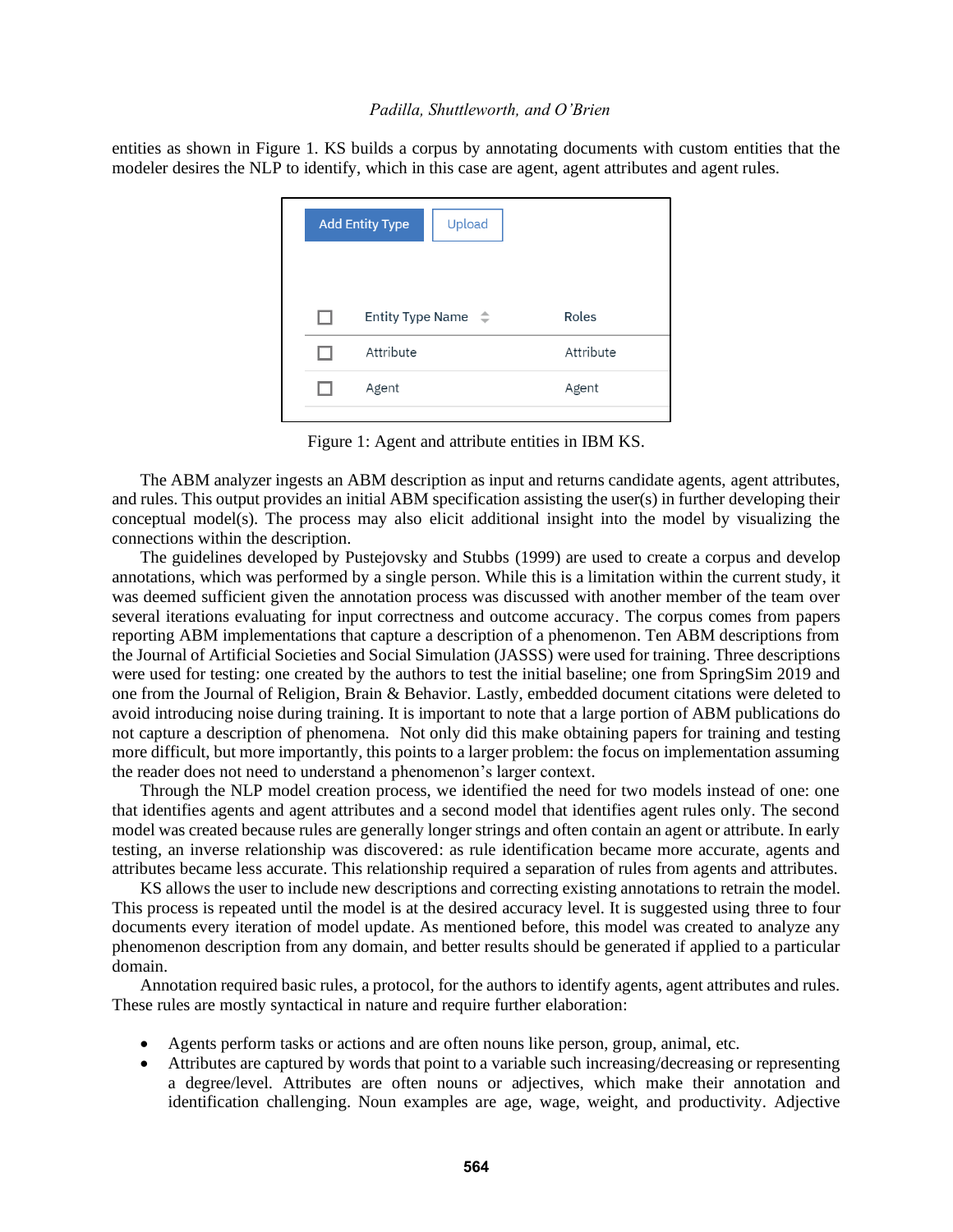examples are hot/warm (representing degree in temperature) or abundant/scarce (representing scale in size).

• Rules often contain action verbs and are usually related to agents or attribute; i.e. *societies with more power will often attack neighbors* or *people who work have an income*.

After training is complete, an accuracy test is performed. Testing is conducted iteratively to identify errors or poor training early. The test papers are compared to the specification generated by the ABM analyzer, and a spreadsheet is used to record and compare the multiple results.

It is important to note:

- An agent or attribute may be referred by multiple different names. The non-simulationist should decide if they refer to the same or different agent/attribute.
- A rule identified by the analyzer should correspond to a rule from the testing paper, if it is captured in the text, to be considered correct.
- Attempts must be made to avoid overfitting, which occurs when the model compliance is highly coupled to the training set, which in this case is unstructured test. This is mitigated through the iterative review process and using wide array of training data.

## **5. RESULTS**

As a test case, a description of the role of elites in social norm diffusion from Salimi et al. (2018) was used to identify agents, agent attributes and rules using the analyzer. The paper has an ABM implementation, which we used for verification purposes. The following is the description provided by the lead author:

*Advocates are not always socially positioned to be effective norm promoters on their own. For this reason, they rely on elites in a society who have large networks and strong influence over others such as celebrities and politicians. By convincing elites to adopt norms, advocates increase their ability to reach a wider public audience. It should be noted that advocates promote a norm based on a logic of appropriateness, while elites advertise a norm based on the logic of consequences. In other words, advocates are often not assessing the utilities or benefits of the norm and will never change their mind about that norm; they are like zealots about the norm. Elites, on the other hand, assess the utilities and benefits of norm adoption relative to their level of social power. Iglič and Rus suggest that less powerful, new elites may be targets of norm promoters/advocates because they see the new norm as a potential tool to maximize their utility and balance power against more powerful, old elites. While advocates my use international organizations or nongovernmental organizations to convince elites to adopt norms, and social media also plays a significant role in this process, the current version of the model does not account for these specific means of convincing elites. The tipping point in the norm life cycle is reached when the balance of power between opponent and proponent of the new norm has shifted. At that point, the new norm will begin to be substituted for the existing norm, or it will become the dominant norm. When the norm's life cycle reaches the tipping point, it means the dominant norm is the new norm and a considerable percent of the population supports that norm. After this point, the spread of the norm will reach a higher speed compared to the previous step, and many people from different groups of society may adopt the norm. Norm cascading for humanitarian norms may be different from other norms because degradation of humanitarian values has a diverse and exponential relation to the percent of advocates and therefore is a limiting factor in this process of cascading. This denotes a key difference in norms that have associated punishments, which would prevent individuals from losing interest in a norm over time and delaying the cascade process of norm adoption. During the cascade phase of norm adoption, elites must socialize a norm to persuade others to adopt. Since individuals' motivation to adopt a new norm is based on the logic of consequences—assessing the costs and benefits of adoption for each new norm—it is impossible for elites to socialize norms and persuade others who have no desire to be a part of that social group. Again, this is an important distinction between norms that are adopted through punishment mechanisms. In fact, peer pressure may be regarded as a form*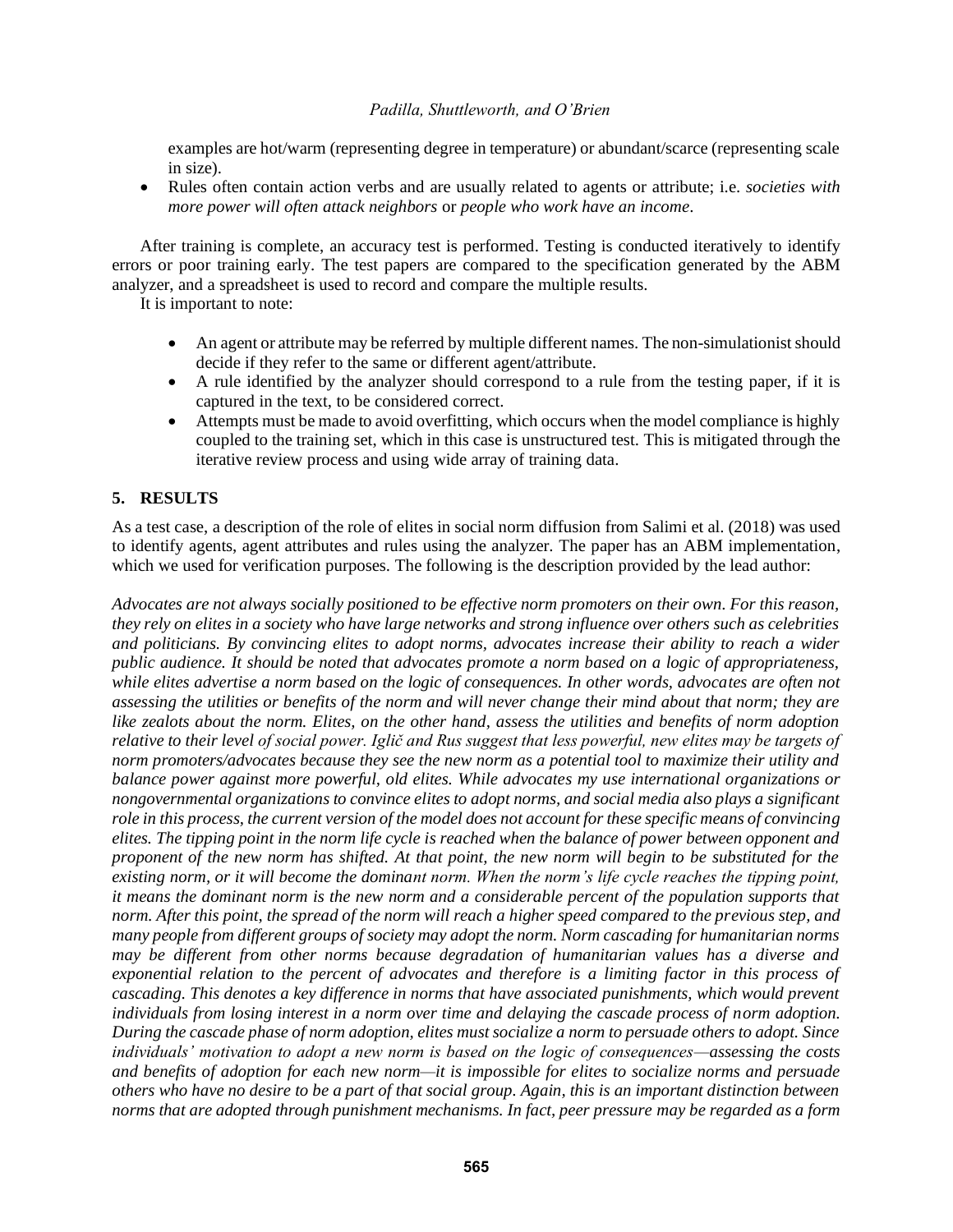*a social punishment by which certain norms are socialized to others and individuals find that socially the benefits of adoption outweigh the costs.*

The test results shown in Table 2 indicate an increase on accuracy over the course of two iterations when compared to the testing paper specification. Comparing the analyzer version 1 results to the paper's specification, the agent names were few and generic only matching "people." Concluding that this was due to lack of variety of agents in the training data, the number of training papers with a larger variety of annotated agents and agent attributes was increased. Version 2 provides a larger number of identified words with a higher correspondence to those specified in the testing paper. However, there are more candidate agents identified. This is where the subject matter expert would clean the list based on the domain of interest. Tables 3 lists the results pertained to rules following the same process.

|  | Table 2: Agent comparison between model versions given successive iterations of reconciliation. |  |  |  |  |
|--|-------------------------------------------------------------------------------------------------|--|--|--|--|
|  |                                                                                                 |  |  |  |  |

| <b>Agents</b>  |                  |                  | <b>Attributes</b> |                     |                      |  |
|----------------|------------------|------------------|-------------------|---------------------|----------------------|--|
| <b>Author</b>  | <b>ABM</b>       | <b>ABM</b>       | <b>Author</b>     | <b>ABM</b> Analyzer | <b>ABM Analyzer</b>  |  |
| <b>Defined</b> | Analyzer         | <b>Analyzer</b>  | <b>Defined</b>    | <b>Version 1</b>    | <b>Version 2</b>     |  |
|                | <b>Version 1</b> | <b>Version 2</b> |                   |                     |                      |  |
| elites         | individuals**    | advocates*       | influence         | $norm*$             | consequences**       |  |
| people         | people*          | zealots**        | power             | social power*       | benefits**           |  |
| advocates      | humanitarian**   | elites*          | social norm       | politicians         | pressure**           |  |
|                |                  | society**        |                   | groups              | costs and benefits** |  |
|                |                  | promoters**      |                   |                     | social power*        |  |
|                |                  | model            |                   |                     | influence *          |  |
|                |                  | celebrities**    |                   |                     | social norm*         |  |
|                |                  | people*          |                   |                     | utilities            |  |
|                |                  | individuals**    |                   |                     | organizations        |  |

\* equivalent to testing paper's specification

\*\* deemed similar to testing paper's specification

Table 3: Rules comparison between model versions given successive iterations of reconciliation.

## **Author-Defined Rules**

- Elites can encourage followers to do what they say
- Getting elites to advocate for your norm will increase ability to reach more people

## **ABM Analyzer Version 1**

- society who have large networks and strong influence over others such as celebrities and politicians\*\*
- advocates promote a norm based on a logic of appropriateness\*\*
- humanitarian values has a diverse and exponential relation to the percent of advocates and therefore is a limiting factor in this process of cascading\*\*
- social punishment by which certain norms are socialized to others and individuals find that socially the benefits of adoption outweigh the costs<sup>\*\*</sup>
- while elites advertise a norm based on the logic of consequences\*\*
- social power
- less powerful
- new elites may be targets of norm promoters/advocates because they see the new norm as a potential tool to maximize their utility and balance power against more powerful\*
- old elites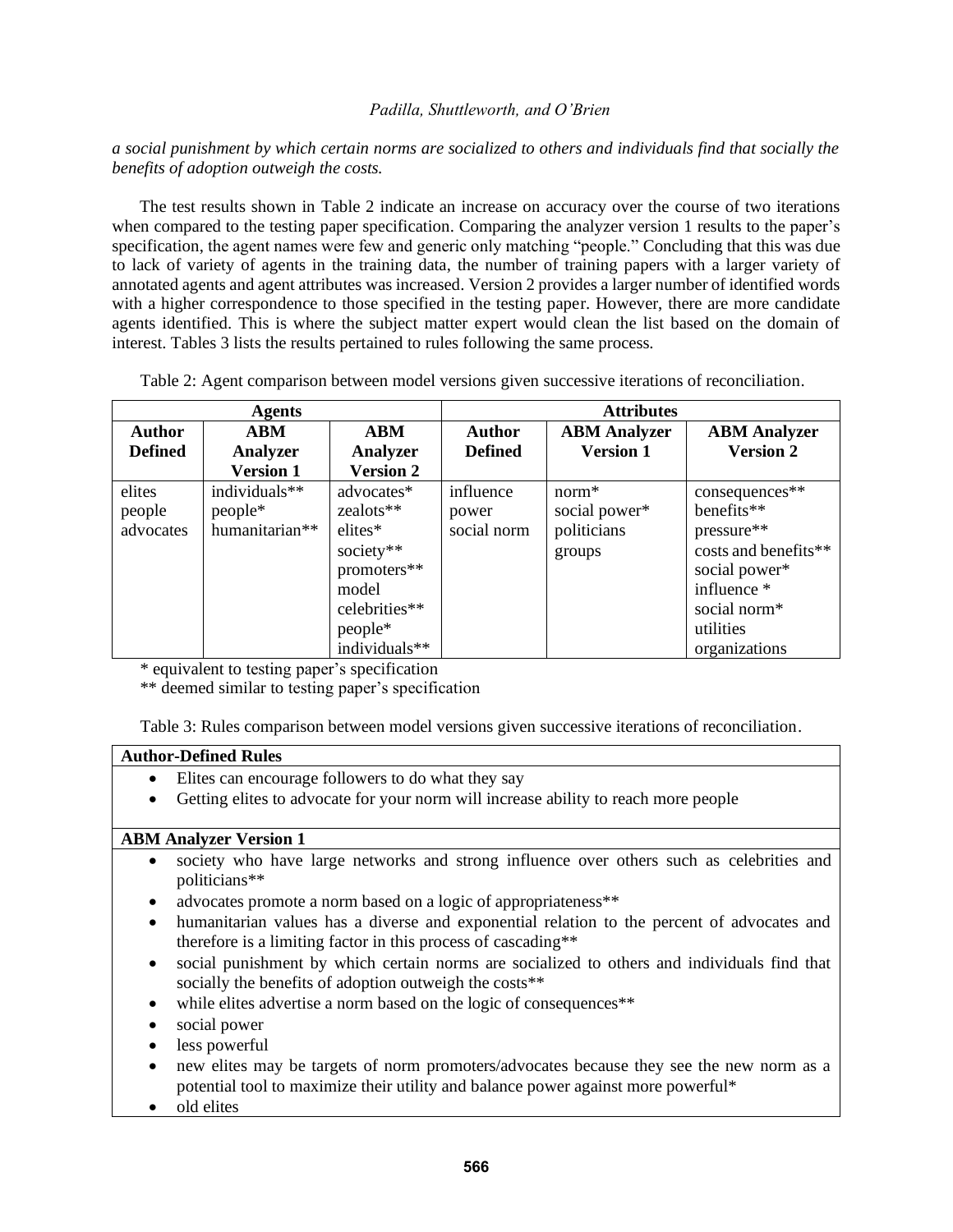- tipping point in the norm life cycle is reached when the balance of power between opponent and proponent of the new norm has shifted\*
- it will become the dominant norm
- many people from different groups of society may adopt the norm\*

# **ABM Analyzer Version 2**

- advocates are not always socially positioned to be effective norm promoters on their own\*
- convincing elites to adopt norms, advocates increase their ability to reach a wider public audience\*
- many people from different groups of society may adopt the norm<sup>\*</sup>
- norm cascading for humanitarian norms may be different from other norms because degradation of humanitarian values has a diverse and exponential relation to the percent of advocates and therefore is a limiting factor in this process of cascading\*\*
- motivation to adopt a new norm is based on the logic of consequences-assessing the costs and benefits of adoption for each new norm-it is impossible for elites to socialize norms and persuade others who have no desire to be a part of that social group\*\*
- it should be noted that advocates promote a norm based on a logic of appropriateness, while elites advertise a norm based on the logic of consequences\*
- advocates are often not assessing the utilities or benefits of the norm and will never change their mind about that norm; they are like zealots about the norm\*
- suggest that less powerful, new elites may be targets of norm promoters/advocates because they see the new norm as a potential tool to maximize their utility and balance power against more powerful, old elites\*\*
- advocates my use international organizations or nongovernmental organizations to convince elites to adopt norms, and social media also plays a significant role in this process, the current version of the model does not account for these specific means of convincing elites\*
- tipping point in the norm life cycle is reached when the balance of power between opponent and proponent of the new norm has shifted\*
- at that point, the new norm will begin to be substituted for the existing norm, or it will become the dominant norm\*
- when the norm's life cycle reaches the tipping point, it means the dominant norm is the new norm and a considerable percent of the population supports that norm\*\*
- after this point, the spread of the norm will reach a higher speed compared to the previous step\*\*

\*\* deemed similar to testing paper's specification

As in Table 2, one can see there is an improvement in accuracy from version 1 to (two rules equivalent to testing paper and five rules deemed similar) version 2 (six rules equivalent and five rules deemed similar). Yet, more candidate rules were identified requiring further cleaning by the subject matter expert during the conceptualization process.

# **6. DISCUSSION AND FUTURE WORK**

There are three elements to highlight: the importance of a description, the agent-attribute-rule characterization, and the NLP characterization. *Providing a phenomenon description* in ABM publications is often overlooked. A description of a phenomenon, even if brief, provides grounding, either coming from data, theory or both. This grounding facilitates the understanding not only of the phenomenon but also of the model representing the phenomenon. Model specifications are common taking the form of artifacts such

<sup>\*</sup> equivalent to testing paper's specification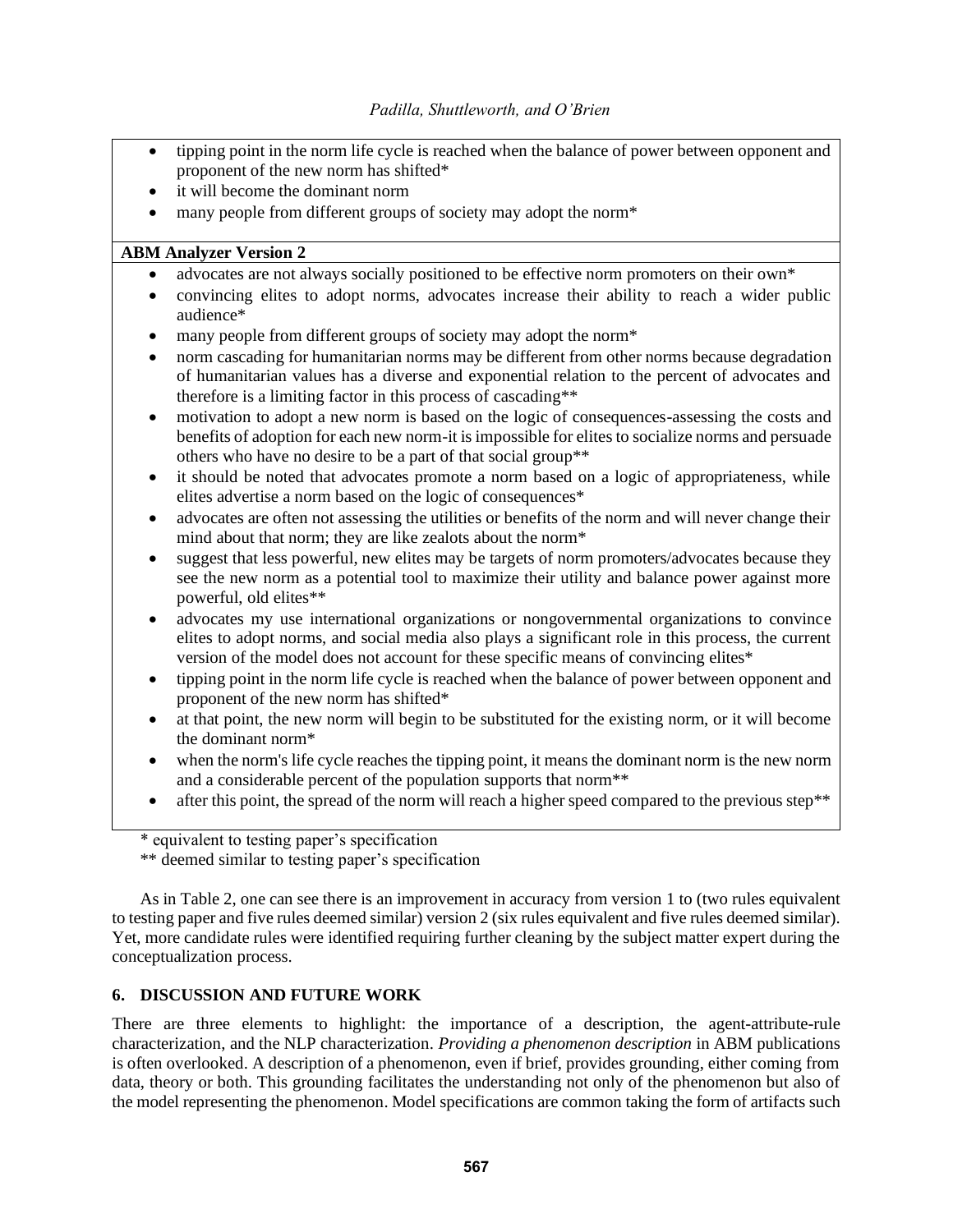as activity diagrams or flow charts. However, these artifacts focus on specifying the ABM implementation and do not convey the context of the phenomenon from which the implementation is derived. These practices may create barriers to entry for professionals or scholars that are not familiar with modeling programming practices, as they cannot reconstruct the phenomenon narrative from a model description. Providing a narrative of a phenomenon without ABM jargon should be a normal practice. The narrative in this case should be implementation independent.

A description of the phenomenon, followed by an *agent-attribute-rule characterization*, provides traceability to non-simulationists; the means of connecting a narrative to an ABM specification. This characterization *does not* require a model constructed from NLP. It can be done using pen and paper, postit notes or any other means that facilitate the elicitation, discussion, and the formulation of the phenomenon of interest. This simple characterization is a bridge between subject matter experts and modelers that can be further elaborated with a list of assumptions and coding artifacts, which is needed for documentation. Figure 2 illustrated a post-it notes representation of the Schelling Segregation model NetLogo code as an example.



Figure 2: Post-it notes of NetLogo code.

This simple but effective representation captures information that relates to the phenomenon (pink notes) and information that is related to code (bright yellow notes). Pink notes capture agent behaviors, which in this case refer to movement and conditions that cause movement. The agent, or turtle, moves when it is unhappy and prefers a neighbor type location. Yellow notes refer to expressions such as updating the turtle variables. It is noted that this is not an agent-attribute-rule representation. It is a post-it notes representation reverse engineered from the NetLogo code. It is meant to illustrate how knowledge could be elicited from the subject matter experts, and it facilitates the explanation to non-simulationists of their potential role in the modeling process. It is expected that the expert in particular domains such as agent movement given a set of conditions may not be a simulation expert, and so eliciting their knowledge in such a way that is natural to that information to describe the agent-attribute-rule characterization. The expert should be able to provide knowledge in an organic way.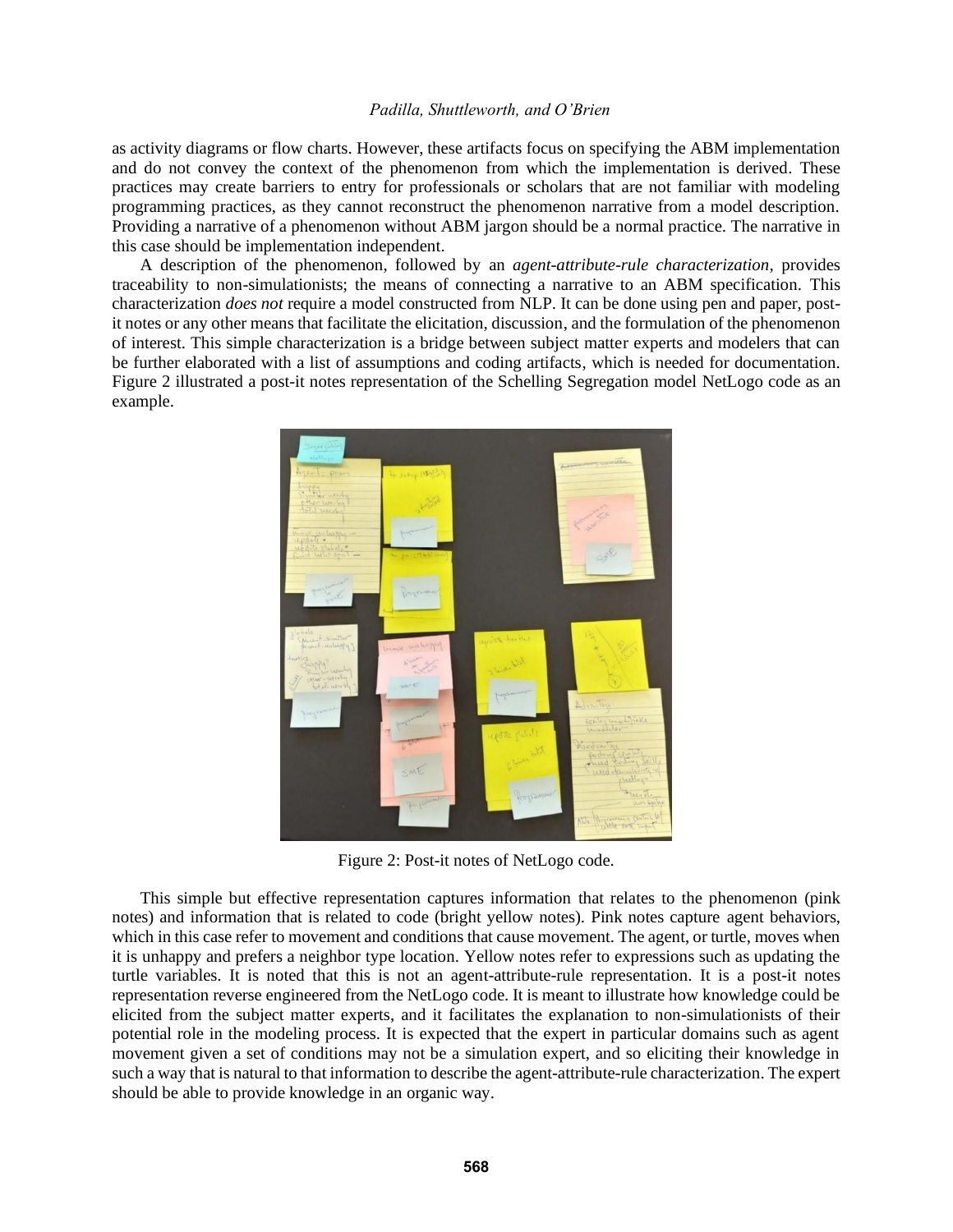Simple ABM characterization may facilitate the creation of tools that do not rely on developing computer programs or software. Figure 3 shows a tool (under development) that implements ABMs using an agent-attribute-rule-expression characterization. Rules, like mentioned before, either capture a phenomenon's candidate rules or a coding component. Expressions in this case are coding components that return a value.



Figure 3: ABM tool implementing an Agent-Attribute-Rule-Expression characterization.

New tools, following a manual or semi-automatic NLP-based ABM characterization could further bridge the gap between subject matter experts and modelers by enabling the former to participate effectively in the modeling process. With the subject matter experts supporting the modeling process, valuable knowledge is elicited, which also facilitates the validation process.

Lastly, and on the topic of discussion, an *NLP-based ABM characterization* has the potential for not only facilitating the ABM characterization for non-simulationists but also supports the development of new tool capabilities for the development of ABMs. The IBM Watson platform has advantages like ease of use and an API for web accessibility, potentially bringing ABM NLP to many. Exposing the ability to create ABM from NLP to the non-simulationist is a stepping off point for further development. The platform has limitations, which can be overcome with more specialized tools. Perhaps more interestingly, it is the capability of not only characterizing ABMs but also searching ABMs using characterizations such as the agent-attribute-rule. Furthermore, since the data model is formalized and captured in a standard manner, reasoning may be performed across models for additional insight into model development from exogenous queries. Also, as additional models are added, it is expected to increase the richness of semantic availability.

Such specialized tools will rely on adding more semantic information to the model. Provided the data model, visualizing the graph through a series of inter-connected nodes and edges will provide another perspective designed to note only externalize the model but also elicit more knowledge. It is intended that a directed graph be editable while maintain consistency with the model. This interactive approach and its benefits to constructing qualitative models through concept mapping, decision tree analysis, and scenario building is referenced by Voinov and others (2018). Another perspective was taken by Pillutla and Giabbanelli who combined fuzzy cognitive maps with NLP and developed an interactive mechanism to explore relationships to aid in the development of concept maps from natural language (2019).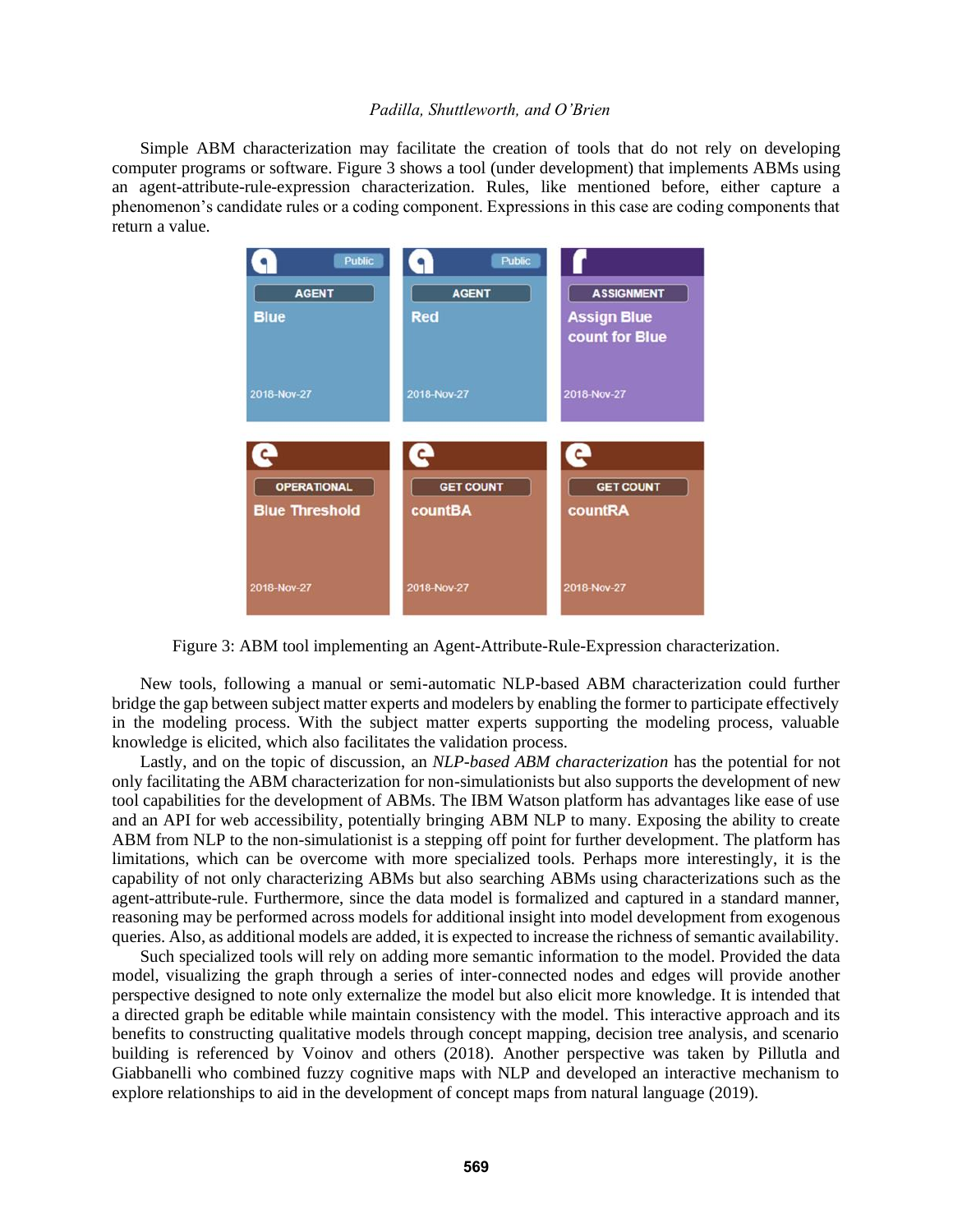Related concepts were captured by Gupta and others (2018) where conceptual models were used to externalize varying terms intended to mean the same concept and then align the concepts across views. A web search using the phrase "fore score and seven years ago" will return results based on "four score and seven years ago." The semantic understanding based on the context trumps the syntax. To put into the context of a well-known agent-based model, predator-prey, the non-specialized modeler may intend to describe the relationship between foxes and rabbits by stating "foxes eat rabbits." A specialize NLP tool will associate the word "eat" with "consume," by leveraging a broader corpus of information. A pattern begins to develop based on this simple association, and the tool begins to aid the modeler by suggesting other agent rules such as "rabbits reproduce," which the modeler can accept or reject based on the intent of the study's specific purpose.

Lastly, generating an ABM specification towards facilitating conceptualization goes beyond the identification of agents, agent attributes, and rules. One crucial aspect is matching those three aspects to a modeling question. Even so, a generated specification may be over or under specified. Yet, we hypothesize that this approach facilitates engagement and learning by non-simulationists. We expect to evaluate this hypothesis empirically in the future. Anecdotally, we used the approach manually (identifying agents, agent attributes, and rules from a phenomenon narrative and mapping that to an implementation) with a group of scholars in the humanities. Conveying the approach and the resulting implementation was seamless as we use their language, not the modeler's language to explain the phenomenon conceptualization and implementation.

### **ACKNOWLEDGEMENTS**

This material, in part, is based on research sponsored by the Office of the Assistant Secretary of Defense for Research and Engineering (OASD(R&E)) under agreement number FAB750-15-2-0120. The U.S. Government is authorized to reproduce and distribute reprints for Governmental purposes notwithstanding any copyright notation thereon. The views and conclusions contained herein are those of the authors and should not be interpreted as necessarily representing the official policies or endorsements, either expressed or implied, of the Office of the Assistant Secretary of Defense for Research and Engineering (OASD(R&E)) or the U.S. Government.

#### **REFERENCES**

- Bersini, H. 2012. "UML for ABM". *Journal of Artificial Societies and Social Simulation* 15(1):1–9.
- Cardie, C. 1997. "Empirical Methods in Information Extraction". *AI Magazine* 18(4):65–79.
- Costantino, M., R. Morgan, R. Collingham, and R. Carigliano. 1997. "Natural Language Processing and Information Extraction: Qualitative Analyis of Financial News Articles". In *Proceedings of the IEEE/IAFE Computational Intelligence for Financial*  Engineering, March 24<sup>th</sup>-25<sup>th</sup>, Piscataway, New Jersey, 116-122.
- Epstein, J. 2008. "Why Model". *Journal of Artificial Societies and Social Simulation* 11(4):1–12.
- Ghorbani, A., P. Bots, V. Dignum, and G. Dijkema. 2013. "MAIA: A Framework for Developing Agent-Based Social Simulations". *Journal of Artificial Societies and Social Simulation* 16(2):1–19.
- Grimm, V., U. Berger, D. DeAngelis, J. Polhill, J. Giske, and S. Railsback. 2010. "The ODD protocol: A Review and First Update". *Ecological Modelling* 221(23):2760–2768.

Grimm, V., G. Polhill, and J. Touza. 2013. "Documenting Social Simulation Models: The ODD Protocol as a Standard". In *Simulating Social Complexity: A Handbook*, edited by B. Edmonds and R. Meyer, 117–133. Berlin: Springer.

Grishman, R. 2015. "Information Extraction". *IEEE Intelligent Systems* 30(5):8–15.

Gupta, V. K., P. J. Giabbanelli, and A. A. Tawfik. 2018. "An Online Environment to Compare Students' and Expert Solutions to Ill-Structured Problems". In *Learning and Collaboration Technologies. Learning and Teaching*, edited by P. Zaphiris and A. Ioannou, 286–307. Cham: Springer.

Kapetanios, E., D. Tatar, and C. Sacarea. 2013. *Natual Language Processing: Semantic Aspects.* 1st ed. Boca Raton: CRC Press.

Manning, C. and H. Schutze. 1999. *Foundations of Statistical Natural Language Processing.* 1st ed. Cambridge: MIT Press. Martinez, A. 2010. "Natural Language Processing". *WIREs Computational Statistics* 2(3):352–357.

Musen, M. A. and Protégé Team. 2015. "The Protégé Project: A Look Back and a Look Forward". *AI Matters* 1(4):4–12.